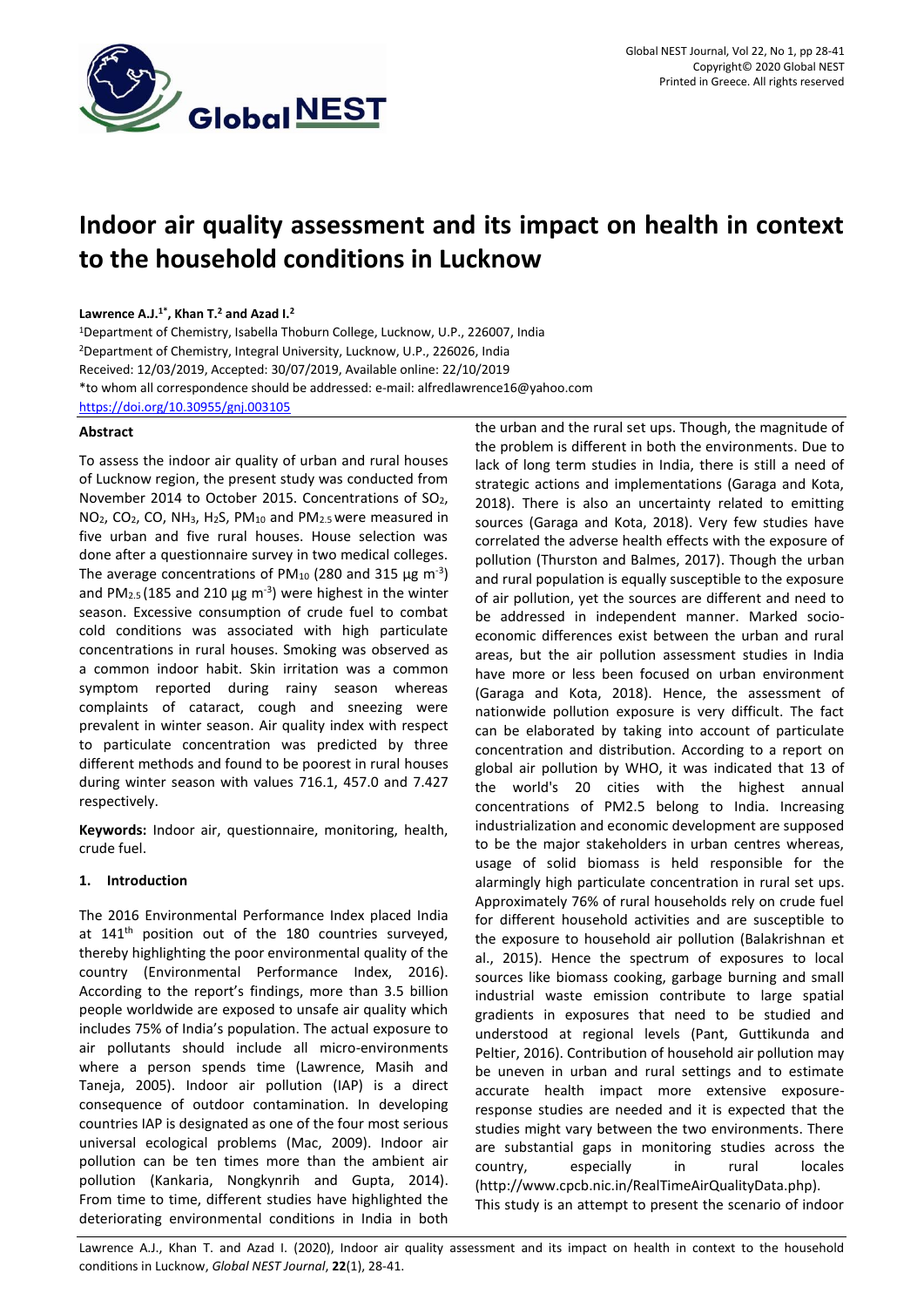pollution in urban and rural houses in Lucknow region in terms of household characteristics, including the fuel choices. The findings also identified the health issues related to the exposure of IAP. To address the issue minutely, the study area was further subdivided into several microenvironments based on traffic distribution, architectural aspects and surroundings.

#### **2. Materials and methods**

#### *2.1. Basis of site selection*

The severity of the problem of pollution is different for urban and rural environments. In cities it is largely associated with rapid urbanization and industrialization (Banerjee and Srivastava, 2011). Open garbage dumping and burning also leads to the emission of toxic air pollutants in urban environment such as particulates, carbon monoxide, black carbon, dioxins, furans and mercury (Rees, 2011). In rural environment, dependence on crude and unprocessed fuel for cooking and other activities is still very much prevalent owing to limited access to electricity and other non-polluting energy sources which may be due to economic underdevelopment and poor infrastructure. Due to the existing differences in living conditions, the urban and rural set ups were identified as the two environments for the study. Lucknow covers geographical area of 310 Sq. km and is one of the major cities of India, it was empirical to further sub-divide the urban region in different microenvironments. The classification was based on population distribution, traffic density and architectural pattern of the households and most importantly, the frequency of health symptoms reported by the respondents.

pattern and household characteristics were included in the questionnaire. Different activities such as cooking, cleaning, heating, number of occupants and surroundings of house were also included in the questionnaire. Another important aspect of the study was to assess health symptoms of inhabitants as related to indoor air quality. In all 971 patients were interviewed in the survey. For rural patients a respondent was hired to mark the answers. Top five localities to which the majority of patients belonged were selected for indoor air quality assessment (Figure 1a and 1b). House characteristics were recorded by the respondent. Usually the questions were directed to the women present in the houses as they spend majority of the time indoors. Personal observation and focus group discussion methods were also used to collect information regarding household characteristics and nearby surroundings. Meteorological data (Average temperature, wind speed, wind direction and average rainfall) was collected from Lucknow weather station during the sampling period. Schematic representation of house selection is given as Figure 2. The selected urban sites on the basis of survey were Aalambagh, Munshipulia, Chowk, Balaganj and Mahanagar, whereas the rural sites selected for the study were, Malihabad, Bijnaur, Kakori and Arjunpur respectively. The site characteristics have been given in Table 1. Average wind speed recorded was 47 km  $h^{-1}$ , 41 km  $h^{-1}$  and 31 km  $h^{-1}$  respectively in summer, monsoon and winter seasons. Average temperature in summer, rainy and winter season was 36.5 °C, 34.25 °C and 22.7 °C respectively. While house selection it was made sure that no potent pollution sources like factories and brick kilns etc. were present in the vicinity of 10 km.



**Figure 1.** (a) Percentage distribution of patients from urban localities. (b) Percentage distribution of patients from rural localities

Lucknow (26°51'N and 80°55'E) is located at the bank of river Gomti with total population of 2815033 (Lawrence and Fatima, 2014). Many small villages are situated at the periphery of the main city. Household selection for the indoor air quality assessment was done with the help of a questionnaire survey. A questionnaire survey was done with respiratory patients in two medical colleges. The questionnaire was prepared with the help of pulmonary disease experts. Questions pertaining to daily time/activity diary, daily indoor and outdoor activity



**Figure 2.** Schematic representation of house selection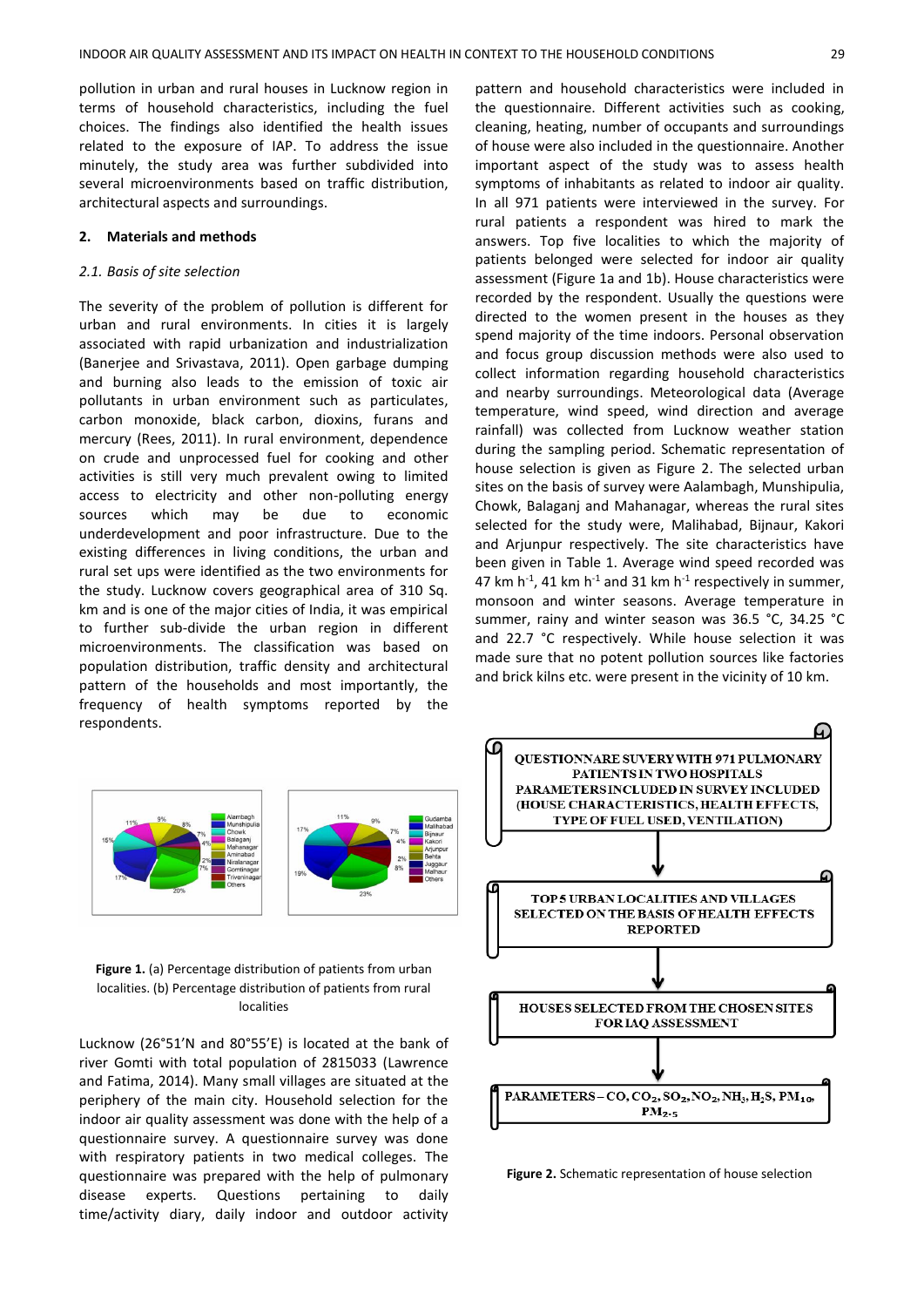**Table 1**. Characteristics of urban and rural microenvironments

|                         | <b>Table 1.</b> Characteristics of urban and rural microenvironments                                                                                                                                                                                                                                                                                                                                                                                                            |                                                                                                                                                                                                                                                                                                                                                                  |                                                                                                                                                                                                                                                                                                                                                                                                                                                                                                                                                                                                                                  |                               |                                                    |    |  |
|-------------------------|---------------------------------------------------------------------------------------------------------------------------------------------------------------------------------------------------------------------------------------------------------------------------------------------------------------------------------------------------------------------------------------------------------------------------------------------------------------------------------|------------------------------------------------------------------------------------------------------------------------------------------------------------------------------------------------------------------------------------------------------------------------------------------------------------------------------------------------------------------|----------------------------------------------------------------------------------------------------------------------------------------------------------------------------------------------------------------------------------------------------------------------------------------------------------------------------------------------------------------------------------------------------------------------------------------------------------------------------------------------------------------------------------------------------------------------------------------------------------------------------------|-------------------------------|----------------------------------------------------|----|--|
| <b>Microenvironment</b> | <b>Sampling site</b>                                                                                                                                                                                                                                                                                                                                                                                                                                                            |                                                                                                                                                                                                                                                                                                                                                                  |                                                                                                                                                                                                                                                                                                                                                                                                                                                                                                                                                                                                                                  | <b>Site description</b>       |                                                    |    |  |
| Urban                   | Alambagh                                                                                                                                                                                                                                                                                                                                                                                                                                                                        | Residential as well as commercial area. Heavy traffic flow 24 h. In day time<br>there was heavy rush due to intercity buses, three wheelers, two wheelers and<br>passenger cars. During night there is movement of trucks and long distance<br>buses. Diesel engine driven vehicles are also prominent. There are a number of<br>small-scale industries as well. |                                                                                                                                                                                                                                                                                                                                                                                                                                                                                                                                                                                                                                  |                               |                                                    |    |  |
|                         | Munshipulia                                                                                                                                                                                                                                                                                                                                                                                                                                                                     |                                                                                                                                                                                                                                                                                                                                                                  | Active roadside activities during day time mainly from buses, trucks and light                                                                                                                                                                                                                                                                                                                                                                                                                                                                                                                                                   | motor vehicles.               |                                                    |    |  |
|                         |                                                                                                                                                                                                                                                                                                                                                                                                                                                                                 |                                                                                                                                                                                                                                                                                                                                                                  |                                                                                                                                                                                                                                                                                                                                                                                                                                                                                                                                                                                                                                  |                               |                                                    |    |  |
|                         | Chowk                                                                                                                                                                                                                                                                                                                                                                                                                                                                           |                                                                                                                                                                                                                                                                                                                                                                  | Busy area with old commercial shops and congested houses. The area was<br>residential cum commercial. Tempos, two wheelers and cars' movement is<br>observed throughout the day. The whole area had narrow lanes                                                                                                                                                                                                                                                                                                                                                                                                                 |                               |                                                    |    |  |
|                         | Balaganj                                                                                                                                                                                                                                                                                                                                                                                                                                                                        | Bus and truck flow mainly in daytime. A small livestock with 5 to 6 buffalos was                                                                                                                                                                                                                                                                                 | located near the area. No proper drainage was there for animal waste                                                                                                                                                                                                                                                                                                                                                                                                                                                                                                                                                             |                               |                                                    |    |  |
|                         | Mahanagar                                                                                                                                                                                                                                                                                                                                                                                                                                                                       |                                                                                                                                                                                                                                                                                                                                                                  | Proper new houses with adequate ventilation. Low traffic flow. Mainly light                                                                                                                                                                                                                                                                                                                                                                                                                                                                                                                                                      | vehicular traffic.            |                                                    |    |  |
| Rural                   | Gudamba                                                                                                                                                                                                                                                                                                                                                                                                                                                                         | Very underdeveloped village with kachcha, semi-pakka houses with one room.                                                                                                                                                                                                                                                                                       |                                                                                                                                                                                                                                                                                                                                                                                                                                                                                                                                                                                                                                  |                               |                                                    |    |  |
|                         | Malihabad                                                                                                                                                                                                                                                                                                                                                                                                                                                                       |                                                                                                                                                                                                                                                                                                                                                                  | Houses usually made of mud and grasses.<br>Mango belt of north India. Houses are usually semi-pakka with large                                                                                                                                                                                                                                                                                                                                                                                                                                                                                                                   |                               |                                                    |    |  |
|                         |                                                                                                                                                                                                                                                                                                                                                                                                                                                                                 |                                                                                                                                                                                                                                                                                                                                                                  | courtyards. Low traffic density and sufficient greenery around.                                                                                                                                                                                                                                                                                                                                                                                                                                                                                                                                                                  |                               |                                                    |    |  |
|                         | Bijnaur                                                                                                                                                                                                                                                                                                                                                                                                                                                                         | Houses were either kachcha (uncemented)- made up of locally available natural                                                                                                                                                                                                                                                                                    | building material like bamboo, thatch wood reeds, leaves, grasses or sticks or<br>semi pakka- using mud or thatch to construct walls and roofs. Dusty roads                                                                                                                                                                                                                                                                                                                                                                                                                                                                      | marked the outer environment. |                                                    |    |  |
|                         | Kakori                                                                                                                                                                                                                                                                                                                                                                                                                                                                          | Houses made of mud, grass and bamboo. Low traffic, roads mainly of mud and                                                                                                                                                                                                                                                                                       | concrete with loads of greenery around.                                                                                                                                                                                                                                                                                                                                                                                                                                                                                                                                                                                          |                               |                                                    |    |  |
|                         | Arjunpur                                                                                                                                                                                                                                                                                                                                                                                                                                                                        |                                                                                                                                                                                                                                                                                                                                                                  | Houses made of mud, khaprail, grasses and bamboos.                                                                                                                                                                                                                                                                                                                                                                                                                                                                                                                                                                               |                               |                                                    |    |  |
|                         |                                                                                                                                                                                                                                                                                                                                                                                                                                                                                 |                                                                                                                                                                                                                                                                                                                                                                  |                                                                                                                                                                                                                                                                                                                                                                                                                                                                                                                                                                                                                                  |                               |                                                    |    |  |
|                         | 2. Location/Site (Address):<br>3. Characteristics:<br>Area (High/Low Population):<br><b>Building Material:</b><br>Age of House:<br>Height of House:<br>Number of Rooms:<br>Living Room Area:<br>Ventilation<br>Acceptable<br>Somewhat Acceptable<br>Somewhat Unacceptable<br>٠<br>Unacceptable<br>Any plant located near or inside your<br>house? Specify<br>4. Details of Occupants<br>Number of Family Members(adults,<br>children and sick)<br>Average time you stay indoor? | <b>SYMPTOMS</b><br>Difficulty in<br>Concentrating<br>Dry or sore throat<br>Dizziness<br>Itching<br>Heartburn<br>Nausea<br>Noticeable Odours<br>Sinus Congestion<br>High stress levels<br>Chest tightness<br>Eye irritation<br>Hyperventilation<br>Shortness of                                                                                                   | Select any symptoms you have experienced in your home. (This is random<br>list – not all symptoms listed have been noted in houses.)<br><b>OCCASIONALLY</b>                                                                                                                                                                                                                                                                                                                                                                                                                                                                      | <b>FREQUENTLY</b>             | <b>NOT</b><br><b>RELATED</b><br>TO<br><b>HOUSE</b> | NO |  |
|                         | 5. Activity Schedule<br>Number of People who smoke/Duration<br>$\bullet$<br>of Smoking.<br>Quality of oil used for cooking/ Cooking<br>Hours.<br>Material used during Prayer Time/Prayer<br>Time.<br>Type of Fuel used/Purpose.<br>Heating material used.<br>Any other remark:<br>Do you have any other such exposures such as an<br>additional job, hobbies, farming, welding, auto<br>repair etc. ? yes/no<br>If yes please describe:                                         | breadth<br>Headache<br>Fatigue/drowsiness<br>Temperature too<br>hot<br>Temperature too<br>cold<br>day/year?<br>Yes/No                                                                                                                                                                                                                                            | 6.2 Are the symptoms more likely to appear at particular times of the<br>6.3 Do these symptoms clear up within 1-2 hours after leaving house?<br>If no, do they clear up overnight or over the weekend? Yes/No<br>6.4 Have you sought medical attention for your symptoms? Yes/No<br>If yes, please specify the medicines taken routinely.<br>6.5 Do you have any allergies or other health problems that may account<br>for any of the listed symptoms? Yes/No. If yes, please describe:<br>6.6 Can you offer any other commentsor observations that may be helpful<br>in determining the environmental condition of your home? |                               | (Signature of Occupant)                            |    |  |

**Figure 3.** A sample of questionnaire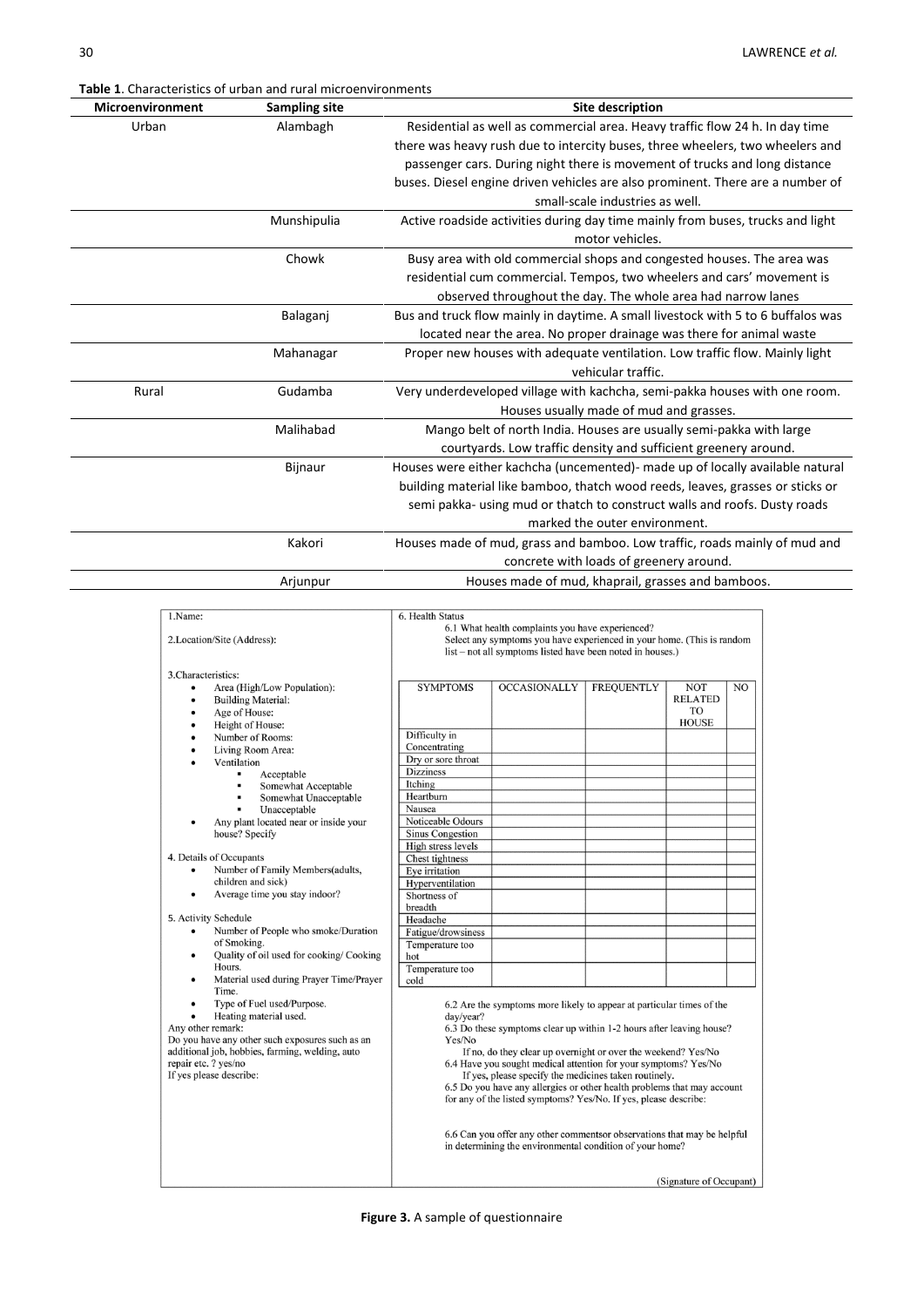

November 2014

March 2015



**Figure 4.** Prevailing wind direction in different seasons

#### *2.2. Sampling and analytical methodology*

Indoor air pollution sampling was done in the selected houses from November 2014-October 2015. NO<sub>2</sub>, SO<sub>2</sub>, NH3, CO, CO<sup>2</sup> and PM<sup>10</sup> & PM2.5 were measured through 16 hrs. (6:00 a.m.-10:00 p.m.) monitoring. Indoor samples were collected twice every month from each house during the monitoring period. Instruments were set up in the main living area. They were positioned in the centre at a height of 1 m from the ground at breathing height and at least 1 m away from any potential source of air pollutant and 3-4 feet away from cooking source (Taneja and Lawrence, 2005). The placing of instruments did not interfere with the normal functioning of the household (Kulshreshtha and Khare, 2011). PM10 and PM2.5 were measured at a flow rate of 1  $m^3/h$  controlled by critical orifice through an APM 550, Envirotech, India sampler which works on the gravimetric technique. PM10 samples were collected on 47 mm diameter, 2 μm pore size PTFE filters and PM2.5 samples were collected on PTFE Whatman filters with a pore size of 2 µm, diameter 46.2 mm with PP ring supported. Filter papers were weighed thrice before and after sampling on a four digit balance (AND HR electronic laboratory balance) with a sensitivity of 0.1 mg. Before weighing the samples were equilibrated in a desiccator. Field blank filters were collected to reduce the gravimetric bias due to filter handling during and after sampling. Blank correction was also done to avoid the high background values in the analysis. H2S and NH<sup>3</sup> were measured using a YES 205 multigas monitor (YES Environment Technologies Inc. Canada).  $SO<sub>2</sub>$  and  $NO<sub>2</sub>$  were measured through a Handy Sampler (Envirotech Instruments Pvt. Ltd., India). CO and CO<sup>2</sup> were measured using YES 205 multigas monitor (YES Environment Technologies Inc. Canada) and YES-206 Falcon IAQ monitor (Geo Scientific Ltd., Canada) working on non-dispersive infrared (NDIR) technique.

## *2.3. Quality assurance*

Instruments were calibrated before and after the monitoring period or after every seven days. Filter was immerged in 3–4 drops of silicon oil at regular intervals. Daily flow rate calculations (gas meter reading/timer reading) of APM550 were made to make sure that the fluctuations in flow rate were within the range. The sampler is designed to work at a constant flow rate of 16.67±0.83 L/min. Filter in the wins impactor were changed after 72 h of sampling (Chow and Watson, 1998) or when the filter got clogged, as per the operator's judgment.

## *2.4. Data entry and analysis*

Data were entered in Microsoft Excel (2010) and exported to SPSS 20.0. Logistic regression and odd ratios were applied to show the association between different variables. Some variables were merged who had small value during the statistical analysis. The mathematical equations were composed using MathType software (version 6.9).

# *2.5. Air quality index (AQI)*

Environmental index can predict the overall environmental status. The predictions are done using specific standards. AQI prediction can help general public to understand the quality of air. With the advent of real time AQI monitoring, it represents the overall air quality status in a better way. The index of any specific pollutant is derived mainly from the physical measurement of pollutants like suspended particulate matter, re-suspended particulate matter,  $SO<sub>2</sub>$  and  $NO<sub>2</sub>$ . In the present study AQI was calculated for indoor particulate (PM<sup>10</sup> and PM2.5) concentrations (Inhaber, 1974). The AQI was calculated by three different methods to get an accurate picture. Even low air pollution level causes respiratory and cardiac threats to sensitive groups like elderly, women and children whereas moderate level poses increased menace of respiratory and cardiovascular risks. Heavy pollution conditions exacerbate heart and pulmonary illness and enhanced death rate of children. Severe pollution augments these risks multifold causing dreadful health effects. The different methods employed to calculate AQI are as follows: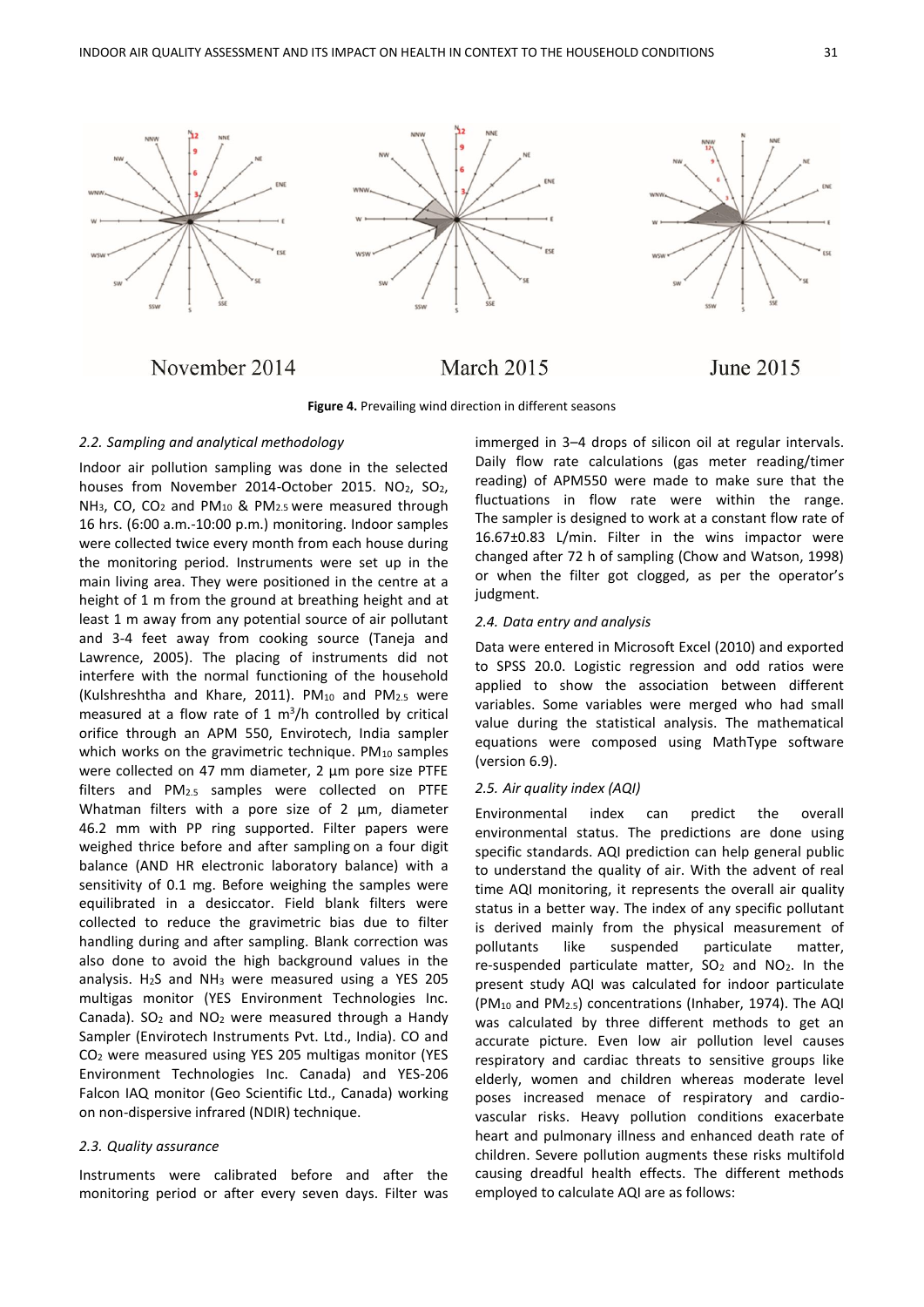**Method I**: In this method average concentration of pollutant is calculated with respect to its standard. The average is multiplied by 100 to get the air quality index (Rao and Rao, 2001). AQI was calculated using the method suggested by Tiwari and Ali (Tiwari and Ali, 1987) and followed by Kaushik *et al.* (Kaushik, Ravindra and Yadav, 2006). The air quality rating was calculated using the following formula

$$
Q = (V/Vs) 100 \tag{1}
$$

Eq 1. Air quality rating

Q = Represents quality rating,

 $V =$  Observed value of PM<sub>10</sub> and PM<sub>2.5</sub>

 $V<sub>S</sub>$  = the standard value for that pollutant recommended by WHO (2000)

If  $Q<100$  = The said parameter is within the prescribed limit

If  $Q>100$  = The said parameter exceeds the prescribed limit

All the parameters are given equal importance. The geometric unweighted AQI may be calculated from the quality rating Q by taking their geometric mean-

$$
AQI = [\pi Q_{i=1}^{n}]^{(1/n)}... \tag{2}
$$

This relation is simplified to some extent by taking the common logarithm on both sides.

$$
Log AQI = [Log Q + Log Q + .... + Log Q]/n
$$
 (3)

$$
Log AQI = log AQI = [log Q1 + log Q2 + ... + log Qn]/n (4)
$$

$$
log AQI = \left[\sum_{i=1}^{n} Q_i\right] / n \tag{5}
$$

$$
AQI = Antilog\bigg[\sum_{i=1}^{n}Q_i\bigg]\bigg/n
$$
 (6)

**Method II:** The method was developed by the Oak Ridge National Laboratory (ORNL), USA (ORAQI, 1970). The method can be useful for calculation of an overall air quality status at different locations in terms of ranking, with the help of a mathematical equation given below

$$
AQI = \left[39.02 \sum \frac{X_i}{X_s}\right]^{0.967}
$$
 (7)

 $X_i$  = Value of air quality parameter

 $X_s$  = Standard prescribed for air quality parameter

The AQI can be categorized under five grades viz. A-E

- A = Clean air (0 ≥ AQI ≤ 25)
- B = Light air pollution (26  $\geq$  AQI  $\leq$  50)
- C = Moderate air pollution (51  $\geq$  AQI  $\leq$  75)
- D = Heavy air pollution (76 ≥ AQI≤ 100)
- $E =$  Severe air pollution (AQI > 100)

**Method III:** The third method to calculate AQI was based on combining qualitative and quantitative measures. An index is a single number derived from two or more indicators. In this method individual indicators are calculated, one for each assessment variable. The subindex is calculated as follows

$$
I_i = W_i X_i / X_{si}
$$
 (8)

 $W_i$  = Weightage of pollutant 'i'

 $X_i$  = Concentration of pollutant 'i' ( $\mu$ g m<sup>-3</sup>)

 $X_s$  = Standard limit 'i' ( $\mu$ g m<sup>-3</sup>)

All the air pollutant variable have been given equal importance or given same weightage ( $W_i = 1$ ) and same averaging time as that of the standards. The AQI is calculated as-

$$
I = \sqrt{\frac{1}{N} \sum_{i=1}^{N} I_i^2}
$$
 (9)

 $N =$  Number of air quality variables

The descriptors are categorized as-

Acceptable =  $0.0 \geq AQI \leq 0.5$ 

Unacceptable =  $0.51$  ≥ AQI ≤ 1.0 to the value near the standard

Alert =  $1.01 \geq AQI \leq 2.0$  value slightly greater than the standard

Significantly harmful =  $AQI \geq 2.01$  to level which is far greater than the standard

# *2.6. Health risk assessment*

Inhalation/deposition fluxes for average concentrations of PM10, PM2.5 were calculated because they exceeded the WHO limits at both rural and urban sites. It has been estimated that the total daily mortality increases by approximately 1% for every 10  $\mu$ g m<sup>-3</sup> increase in resuspended particulate concentration (Lippmann, 1998). Inhalation/deposition fluxes were calculated by considering ventilation rates of air 20  $m^3$  day<sup>-1</sup> for 70 kg adult and 6  $m^3$  day<sup>-1</sup> for 2 year old child for human risk characterization (LaGrega, Buckinghan, and Evans, 1994; Khodja *et al.*, 2007).

# **3. Results and discussions**

#### *3.1. Average concentrations of pollutants*

In Lucknow region the year is divided in three seasonssummer, (March-June), rainy (July-October) and winter (November-February). The average concentrations of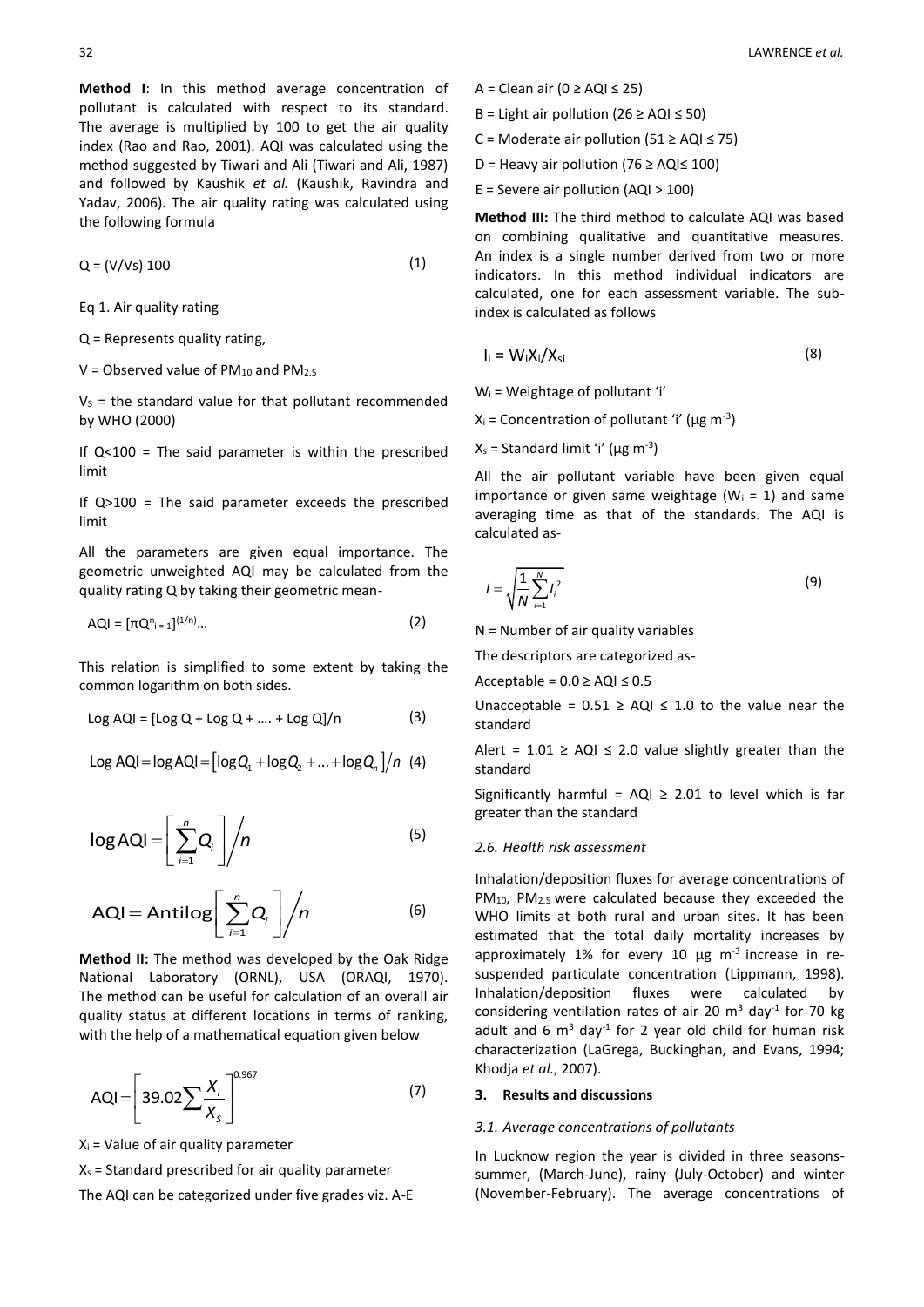pollutants have been presented in Tables 2 and 3. In urban houses during winter season the average  $PM_{10}$ concentration was 280  $\mu$ g m<sup>-3</sup> as compared to the outdoor concentration which was 211  $\mu$ g m<sup>-3</sup>. The difference in the concentrations may be due to the human occupancy and other indoor sources including the infiltration of road dust. The PM2.5 concentrations varied between 71-200  $\mu$ g m<sup>-3</sup> with an average of 185  $\mu$ g m<sup>-3</sup>. In rural households the concentration of particulate matter was higher with an average of 315  $\mu$ g m<sup>-3</sup> and 210  $\mu$ g m<sup>-3</sup> for PM<sub>10</sub> and PM<sub>2.5</sub> respectively. In winter and rainy seasons the indoor  $PM_{10}$  and  $PM_{2.5}$  values were much higher than the outdoor concentrations, particularly in rural houses.

Rural population still relies on crude fuel for cooking. In rainy season, due to high moisture content in the atmosphere the crude fuel becomes moist and is ignited with a lot of difficulty resulting in a lot of smoke which may contribute to the elevated particulate level. In winter season, ventilation rate is usually low which makes exit of pollutants difficult. Lack of proper ventilation and high humidity can cause increased concentrations indoors (Masih *et al.*, 2017).

Particles with diameters below 10 um (PM<sub>10</sub>), and particularly those which are <2.5  $\mu$ m in diameter (PM<sub>2.5</sub>), can penetrate deeply into the lungs and appear to have the greatest potential for damaging health (Harrison *et al.*, 2002). Diseases like acute upper and lower respiratory infections, COPD, asthma, perinatal mortality, pulmonary tuberculosis, low birth weight (LBW), eye irritation and cataract in women have been linked to cooking using bio-mass in a study conducted in the largest north Indian state Uttar Pradesh (Singh and Jamal, 2011). The size of the particles is strongly related to their ability to cause various health problems. PM2.5 though has a small diameter, but due to the large surface area, the particles are capable of carrying various toxic substances which can pass through the nasal hair and reach the respiratory tract ending with airflow and accumulate there through diffusion thereby causing damage to other parts of the body (Xing *et al.*, 2016).

Among the gaseous pollutants concentrations CO and CO<sup>2</sup> were highest in winter season. In rural houses during winter season the indoor CO<sub>2</sub> outweighed the outdoor concentration viz. 652 ppm vs. 366 ppm, though the values were low, still they indicated inadequacy of proper ventilation.  $CO<sub>2</sub>$  is the common indicator of air quality in built environments (Daisly *et al.*, 2003). Moderate to high levels of carbon dioxide can cause headache and fatigue, and higher concentrations can produce nausea, dizziness,

and vomiting.  $CO<sub>2</sub>$  is evaluated as a common indicator used to assess whether the air exchange rate is sufficient or not (Satish *et al.*, 2012). NH<sup>3</sup> had higher concentration in rural houses with the average concentration of 0.018, 0.065 and 0.341 ppm in summer, rainy and winter seasons respectively. Livestock rearing is a common practice in rural households. Mostly in rainy and winter season people keep them inside the house premise and their excreta may add up to NH<sup>3</sup> levels. Gaseous emissions may affect the health of the exposed and the surrounding environment. Long term indoor air quality assessment in such households may help in designing mitigation strategies and coming up with control policies for the emitting sources (Samer *et al.*, 2011), as well as the health and well-being of the animals. NH<sub>3</sub> concentrations may also occur due to low temperature, reduced volatility and high relative humidity (Fukae and Takenaka, 2018).  $NH<sub>3</sub>$  may also react with SO<sub>2</sub> and NO<sub>x</sub> in the atmosphere to form particulate matter with a diameter of 2.5 micron.

Usually pollutants were in higher concentration in winter season followed by summer and rainy. In winters the climatic conditions are more or less calm and there is a greater atmospheric stability and the dispersion and dilution of pollutants is restricted owing to temperature inversion and low mixing heights (Masih *et al.*, 2016). In summer season there are occurrences of frequent dust storms, known as andhi, leading to unstable atmospheric conditions (Singla et al., 2012). In rainy season the wash out effect dominates. SO2 and NO2 were within the permissible limits during the monitoring period. They are the usual by products associated with the combustion of biofuels (Rios, Vedal and Pare, 2004). Exacerbated disease outcomes have been associated with the inhalation of the combustible products (Kreuter and Hoylaerts, 2004). In urban environment the concentrations of indoor SO<sup>2</sup> and NO<sup>2</sup> were highest. The probable reason accounting for the variation may be the use of heavy diesel generators due to frequent power cuts (Kaushik *et al.*, 2006). H2S concentrations were very low in each season, yet it has been observed that the gas can be smelled even at 0.01 ppm. In rural houses during rainy season the concentration of H2S reached to 0.2 ppm. The poor sanitary condition in rural houses may be responsible for that.

Livestock housing is a major source of harmful gases viz. CH4, NH3, CO2, H2S and N2O (Moumen *et al.*, 2016). It is considered as a broad-spectrum poison which can affect human systems particularly the nervous system. Long period of exposure can lead to fatigue, headache, irritability and dizziness etc.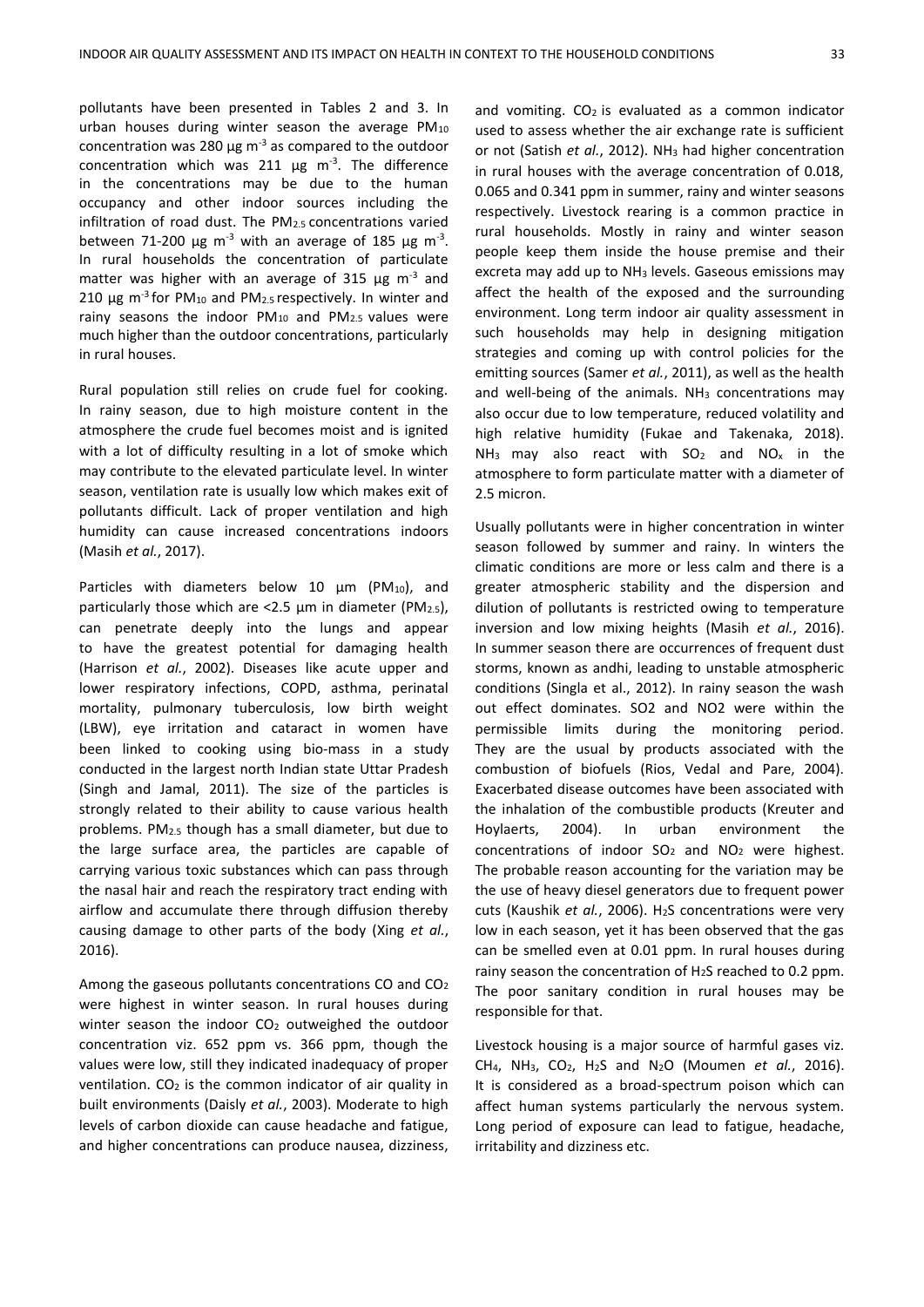| Pollutant                                     | Season | Avg. conc.   | Max.       | Min.       | <b>Standard Dev.</b> |
|-----------------------------------------------|--------|--------------|------------|------------|----------------------|
| $CO2$ (ppm)                                   | Summer | I-389.75     | 412        | 372        | 17.93                |
|                                               |        | $O-416$      |            |            |                      |
|                                               | Rainy  | $I-370$      | 382        | 358        | 11.77                |
|                                               |        | 0-394.75     |            |            |                      |
|                                               | Winter | $I-452$      | 552        | 406        | 67.5                 |
|                                               |        | 0-339.75     |            |            |                      |
| CO (ppm)                                      | Summer | $I - 0.125$  | $0.2\,$    | $0.1\,$    | 0.05                 |
|                                               |        | 0-0.3725     |            |            |                      |
|                                               | Rainy  | $I - 0.05$   | $0.1\,$    | <b>BDL</b> | 0.057                |
|                                               |        | O-1.000      |            |            |                      |
|                                               | Winter | $I - 0.245$  | $0.5\,$    | 0.09       | 0.194                |
|                                               |        | $O-1.6$      |            |            |                      |
| $NH3$ (ppm)                                   | Summer | $I - 0.0285$ | 0.05       | 0.015      | 0.015                |
|                                               |        | $O - 0.075$  |            |            |                      |
|                                               | Rainy  | $I - 0.03$   | 0.05       | 0.02       | 0.014                |
|                                               |        | O-0.0275     |            |            |                      |
|                                               | Winter | I-0.01775    | 0.028      | 0.01       | 0.008                |
|                                               |        | O-0.079      |            |            |                      |
| $SO2$ (ppm)                                   | Summer | $I - 0.0122$ | 0.019      | 0.009      | 0.004                |
|                                               |        | O 0.0295     |            |            |                      |
|                                               | Rainy  | I-0.02725    | 0.05       | 0.019      | 0.0151               |
|                                               |        | 0-0.0235     |            |            |                      |
|                                               | Winter | $I - 0.0302$ | 0.039      | 0.951      | 0.0065               |
|                                               |        | O-0.0300     |            |            |                      |
| $NO2$ (ppm)                                   | Summer | $I - 0.0475$ | 0.08       | 0.0838     | 0.0320               |
|                                               |        | O-0.0277     |            |            |                      |
|                                               | Rainy  | $I - 0.045$  | 0.09       | 0.01       | 0.0341               |
|                                               |        | O-0.089      |            |            |                      |
|                                               | Winter | $I-0.0165$   | 0.021      | 0.01       | 0.004                |
|                                               |        | 0-0.0225     |            |            |                      |
| $H2S$ (ppm)                                   | Summer | $I - 0.0024$ | 0.001      | <b>BDL</b> | 0.005                |
|                                               |        | $O - 0.1015$ |            |            |                      |
|                                               | Rainy  | $I - 0.0125$ | 0.003      | <b>BDL</b> | 0.01                 |
|                                               |        | O-0.0425     |            |            |                      |
|                                               | Winter | $I - BDL$    | <b>BDL</b> | <b>BDL</b> | $0.0\,$              |
|                                               |        | O-0.03025    |            |            |                      |
| PM <sub>10</sub> ( $\mu$ g m <sup>-3</sup> )  | Summer | $I-215$      | 265        | 152        | 18.57                |
|                                               |        | 0-237        |            |            |                      |
|                                               | Rainy  | $I-145$      | 158        | 98         | 26.79                |
|                                               |        | O-93         |            |            |                      |
|                                               | Winter | $I-280$      | 315        | 159        | 40.352               |
|                                               |        | $0 - 211$    |            |            |                      |
| PM <sub>2.5</sub> ( $\mu$ g m <sup>-3</sup> ) | Summer | $I-160$      | 176        | 89         | 28.894               |
|                                               |        | $O-106$      |            |            |                      |
|                                               | Rainy  | $I-84$       | 101        | 53         | 10.954               |
|                                               |        | $O-65$       |            |            |                      |
|                                               | Winter | $I-185$      | 200        | $71\,$     | 25.408               |
|                                               |        | $O-90$       |            |            |                      |

**Table 2.** Season wise average concentrations of pollutants in urban houses from November14-October 15

*Note: Average concentration for a normal 16 hour work day (6:00 am-10:00 pm.) covering major indoor activities, BDL = Below detection level*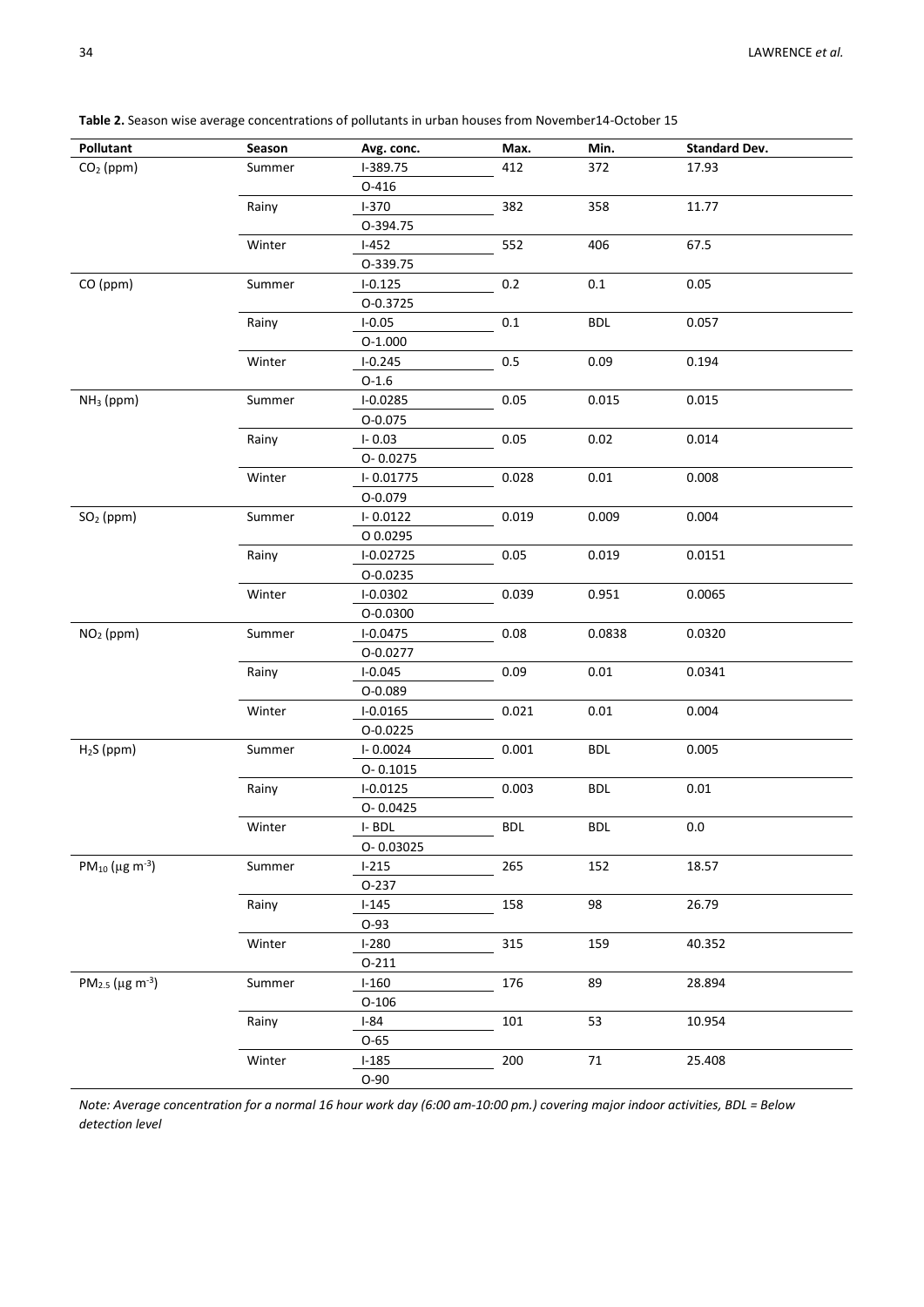| Pollutant                        | Season | Avg. conc.   | Max.    | Min.       | <b>Standard Dev.</b> |
|----------------------------------|--------|--------------|---------|------------|----------------------|
| CO <sub>2</sub> (ppm)            | Summer | $I-385.5$    | 469     | 352        | 55.848               |
|                                  |        | 0-374.7      |         |            |                      |
|                                  | Rainy  | $I-527.25$   | 626     | 421        | 86.865               |
|                                  |        | O-375.25     |         |            |                      |
|                                  | Winter | $I-652.5$    | 818     | 478        | 140.277              |
|                                  |        | 0-366.5      |         |            |                      |
| CO (ppm)                         | Summer | $I - 0.038$  | 0.3     | $0.0\,$    | 0.15                 |
|                                  |        | O-BDL        |         |            |                      |
|                                  | Rainy  | $I - 0.75$   | $1.7\,$ | 0.2        | 0.714                |
|                                  |        | 0-0.525      |         |            |                      |
|                                  | Winter | $I - 1.3$    | $1.9\,$ | 0.3        | 0.697                |
|                                  |        | $0 - 0.15$   |         |            |                      |
| $NH3$ (ppm)                      | Summer | $I - 0.038$  | 0.096   | 0.012      | 0.039                |
|                                  |        | O-0.0257     |         |            |                      |
|                                  | Rainy  | $I - 0.050$  | 0.084   | 0.029      | 0.025                |
|                                  |        | O-0.5250     |         |            |                      |
|                                  | Winter | $I - 0.645$  | 0.09    | 0.03       | 0.025                |
|                                  |        | O-0.0245     |         |            |                      |
| SO <sub>2</sub> (ppm)            | Summer | $I - 0.0255$ | 0.042   | 0.017      | 0.011                |
|                                  |        | O-0.0272     |         |            |                      |
|                                  | Rainy  | $I - 0.325$  | 0.063   | 0.009      | 0.023                |
|                                  |        | O-0.0262     |         |            |                      |
|                                  | Winter | $I - 0.023$  | 0.043   | 0.009      | 0.016                |
|                                  |        | O-0.0072     |         |            |                      |
| NO <sub>2</sub> (ppm)            | Summer | $I - 0.027$  | 0.039   | 0.004      | 0.014                |
|                                  |        | O-0.0675     |         |            |                      |
|                                  | Rainy  | $I - 0.0287$ | 0.037   | 0.021      | 0.006                |
|                                  |        | O-0.0882     |         |            |                      |
|                                  | Winter | $I - 0.0152$ | 0.02    | 0.011      | 0.004                |
|                                  |        | O-0.0060     |         |            |                      |
| $H2S$ (ppm)                      | Summer | $I-0.0025$   | .001    | <b>BDL</b> | 0.005                |
|                                  |        | O-BDL        |         |            |                      |
|                                  | Rainy  | $I-0.2$      | 0.2     | 0.2        | 0.2                  |
|                                  |        | O-BDL        |         |            |                      |
|                                  | Winter | $I - 0.075$  | 0.2     | <b>BDL</b> | 0.09                 |
|                                  |        | 0-0.034      |         |            |                      |
| $PM_{10}(\mu g \, m^{-3})$       | Summer | $I - 87$     | 94      | 54         | 62.487               |
|                                  |        | 0-103.25     |         |            |                      |
|                                  | Rainy  | $I-264$      | 280     | 137        | 89.914               |
|                                  |        | O-112.75     |         |            |                      |
|                                  | Winter | $1 - 315$    | 342     | 194        | 46.65                |
|                                  |        | $O-63.5$     |         |            |                      |
| $PM_{2.5}$ (µg m <sup>-3</sup> ) | Summer | $I - 51$     | $71\,$  | 89         | 19.120               |
|                                  |        | $O - 47.5$   |         |            |                      |
|                                  | Rainy  | $I - 143$    | 145     | 66         | 35.688               |
|                                  |        | $O-22$       |         |            |                      |
|                                  | Winter | $I-210$      | 225     | 81         | 44.274               |
|                                  |        | 0-42.25      |         |            |                      |
|                                  |        |              |         |            |                      |

**Table 3** Season wise average concentrations of pollutants in rural houses from November14-October 15

*Note: Average concentration for a normal 16 hour work day (6:00 am-10:00 pm.) covering major indoor activities, BDL = Below detection level*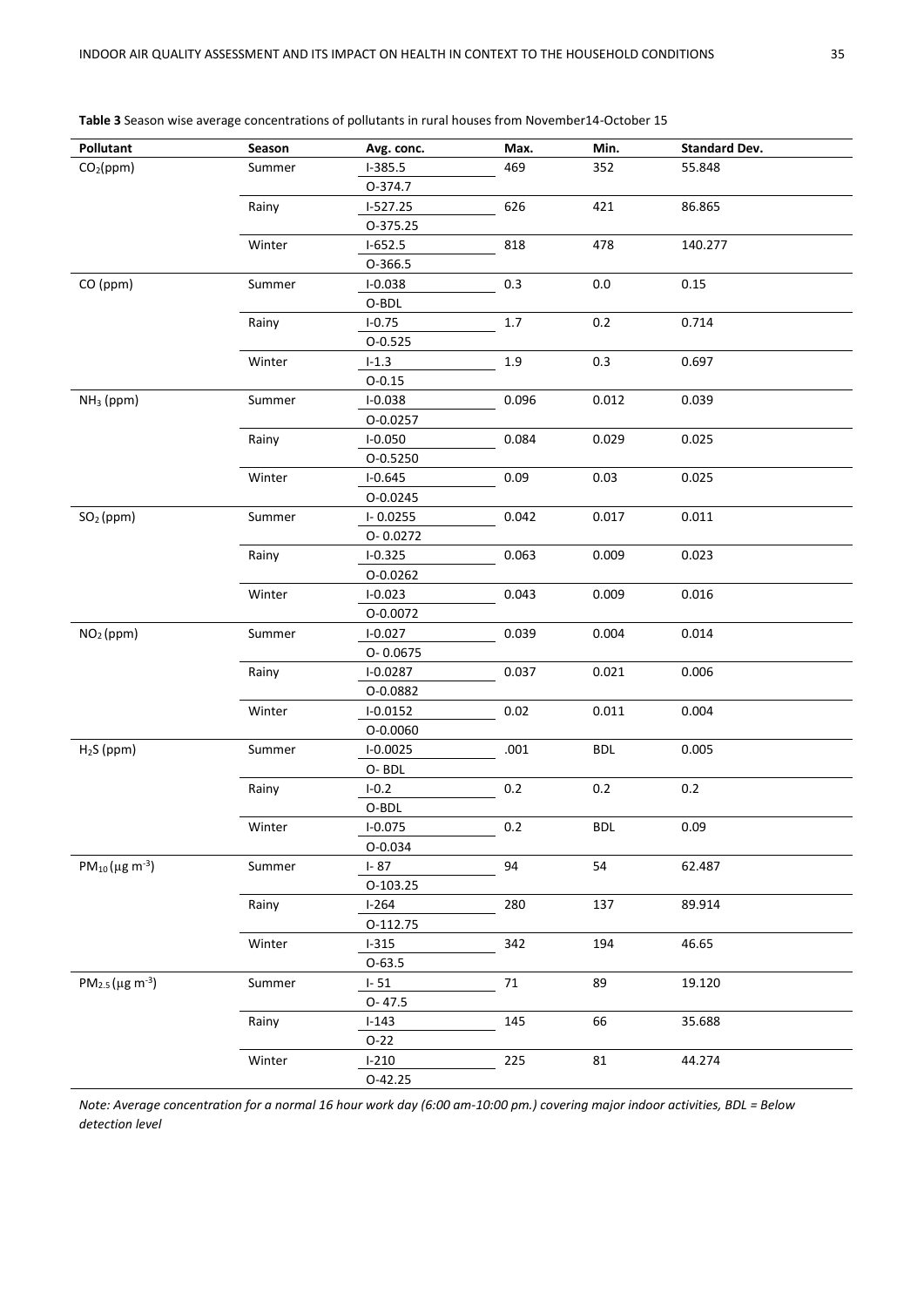#### *3.2. Indoor/outdoor ratio of the pollutants*

Indoor/outdoor ratio was calculated for each pollutant in all the three seasons. The I/O ratio for PM2.5 was 2.0 during winter season in urban households. The I/O ratio for  $PM_{10}$  was found to be 1.5 in rainy season. Among the gaseous pollutant I/O ratio for  $NO<sub>2</sub>$  was 1.7 in summer season and for  $CO<sub>2</sub>$  it was 1.3 in winter season. In rural households during winter season, the I/O ratios for PM<sup>10</sup> and PM2.5 exceeded 4.0 showing significantly higher indoor levels than outdoors. The value suggested the presence of potent indoor sources. I/O ratio for NH<sup>3</sup> was 13.9 in winter season.



**Figure 5.** Indoor/Outdoor ratios for various pollutants in urban environment



**Figure 6.** Indoor/Outdoor ratios for various pollutants in rural environment

#### *3.3. Questionnaire survey results*

The questionnaire was used to collect observational data including information on household conditions, ventilation conditions, number of occupants, daily activity pattern and health status of the occupants. The questionnaire included questions regarding the age of the house, building material, mode of ventilation, family members (numbers of adults, children & sick), household activities, presence of smokers/non-smokers, oil/fuels used for cooking and the material used during prayer (e.g. incense). The residents were also asked to mention health complaints, illness and any other symptoms. House characteristics are given in Table 4. Majority of rural

houses (96%) used traditional earthen chulhas (stoves) for cooking and heating. (Figure 4). A lot of smoke is produced by the unvented stove while burning wood, dung and crop waste in it which can cause breathlessness, discomfort and headache. Type of stove used for cooking and heating has been found to influence indoor environment (Baek, Kim and Perry, 1997). Rural inhabitants mainly relied on wood, coal and kerosene as energy sources. 65% sampled rural households mainly relied on wood, coal and cow dung to meet energy requirements. Electricity consumption was particularly low in rural houses owing to low educational and socioeconomic background. Ventilation was mainly natural in rural houses. Livestock rearing was a common practice in rural environment. Educational profile of rural dwellers was fairly low. In urban houses the indoor air quality was largely affected by the vehicular emission and its infiltration in addition to some indoor sources and practices. Pollutants such as aldehydes, volatile and semi volatile organic compounds are produced from polishing materials, paints and cosmetics etc. Biological pollutants like dust mites, molds and pollens are produced in mattresses, carpets and humidifiers which contaminate the indoor air substantially (Zhang and Smith, 2003). These pollutants can cause irritation of the mucous lining of the respiratory tract reaching from the nose to the bronchi (Mohapatra, Das and Samantaray, 2018). It has been observed that indoor sources and practices such as ventilation equipment, furniture and human factors and activities (number of pupils in the classroom, class durations, breaks between classes, etc.) also greatly influence the indoor air quality.



**Figure 7.** Energy usage pattern in rural houses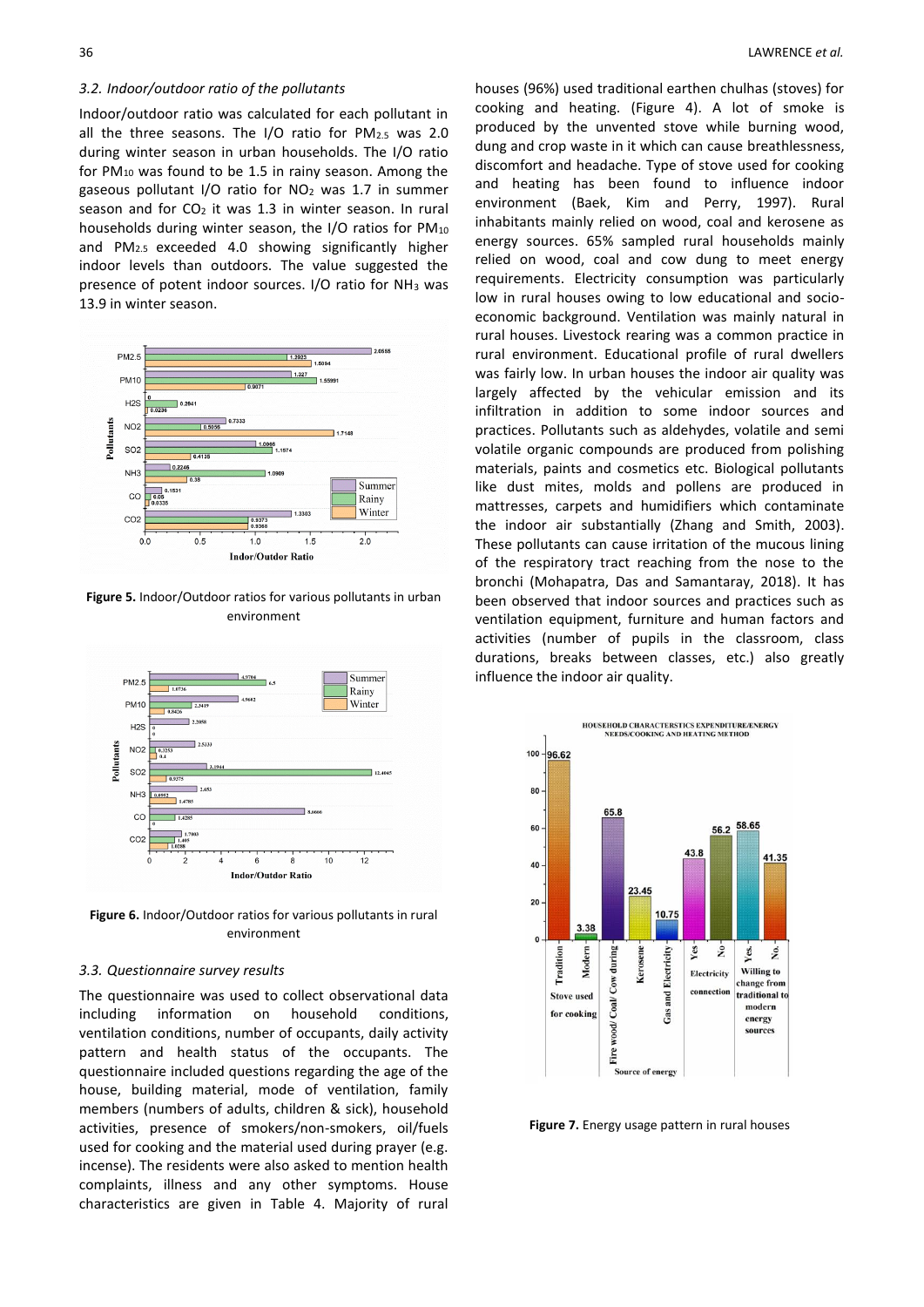**Table 4.** Description of sampling houses in urban and rural environment

| <b>Microenvironment</b> | House age and height        | Living room area   | <b>Number of inhabitants</b> | Ventilation                 | Type of fuel                   | <b>Heating source</b> |
|-------------------------|-----------------------------|--------------------|------------------------------|-----------------------------|--------------------------------|-----------------------|
| Alambagh                | 20 years & 16 ft.           | $12 \text{ m}^2$   |                              | Through windows and         | <b>LPG</b>                     | Electric heaters      |
|                         |                             |                    |                              | exhaust fans                |                                |                       |
| Munshipulia             | 10 years and 14.5 ft.       | $14 \text{ m}^2$   | 5                            | Through windows and         | LPG and electric heaters       | Electric heaters      |
|                         |                             |                    |                              | exhaust fans                |                                |                       |
| Chowk                   | More than 50 years & 20 ft. | $16 \text{ m}^2$   | 9                            | Cross ventilation mainly    | LPG and kerosene               | Electric heaters and  |
|                         |                             |                    |                              | through large windows       |                                | earthen hearths using |
|                         |                             |                    |                              |                             |                                | wood                  |
| Balaganj                | 8 years & 15 ft.            | $20 \, \text{m}^2$ |                              | Mainly through exhaust fans | <b>LPG</b>                     | Electric heaters      |
| Mahanagar               | 12 years and 14 ft.         | $24 \, \text{m}^2$ | 4                            | Mainly through exhaust fans | <b>LPG</b>                     | Electric heaters and  |
|                         |                             |                    |                              | and chimneys                |                                | blowers               |
| Gudamba                 | 12 years & 13 ft.           | $3 \text{ m}^2$    |                              | Natural ventilation. Mainly | Wood, cow dung, coal, kerosene | Earthen stoves        |
|                         |                             |                    |                              | through windows             |                                |                       |
| Malihabad               | More than 30 years & 14 ft. | $7 \text{ m}^2$    | 8                            | Natural ventilation. Mainly | Wood, cow dung, coal, kerosene | Earthen stoves        |
|                         |                             |                    |                              | through windows             |                                |                       |
| Bijnaur                 | 13 years & 10 ft.           | 4 m <sup>2</sup>   | 6                            | Natural ventilation. Mainly | Wood, cow dung, coal, kerosene | Earthen stoves        |
|                         |                             |                    |                              | through windows             |                                |                       |
| Kakori                  | 25 years & 13 ft.           | $4 \text{ m}^2$    | 6                            | Natural ventilation Mainly  | Wood, cow dung, coal, kerosene | Earthen stoves        |
|                         |                             |                    |                              | through windows             |                                |                       |
| Arjunpur                | 22 years and 12 ft.         | $12 \text{ m}^2$   | 8                            | Natural ventilation. Mainly | Wood, cow dung, coal, kerosene | Earthen stoves        |
|                         |                             |                    |                              | through windows             |                                |                       |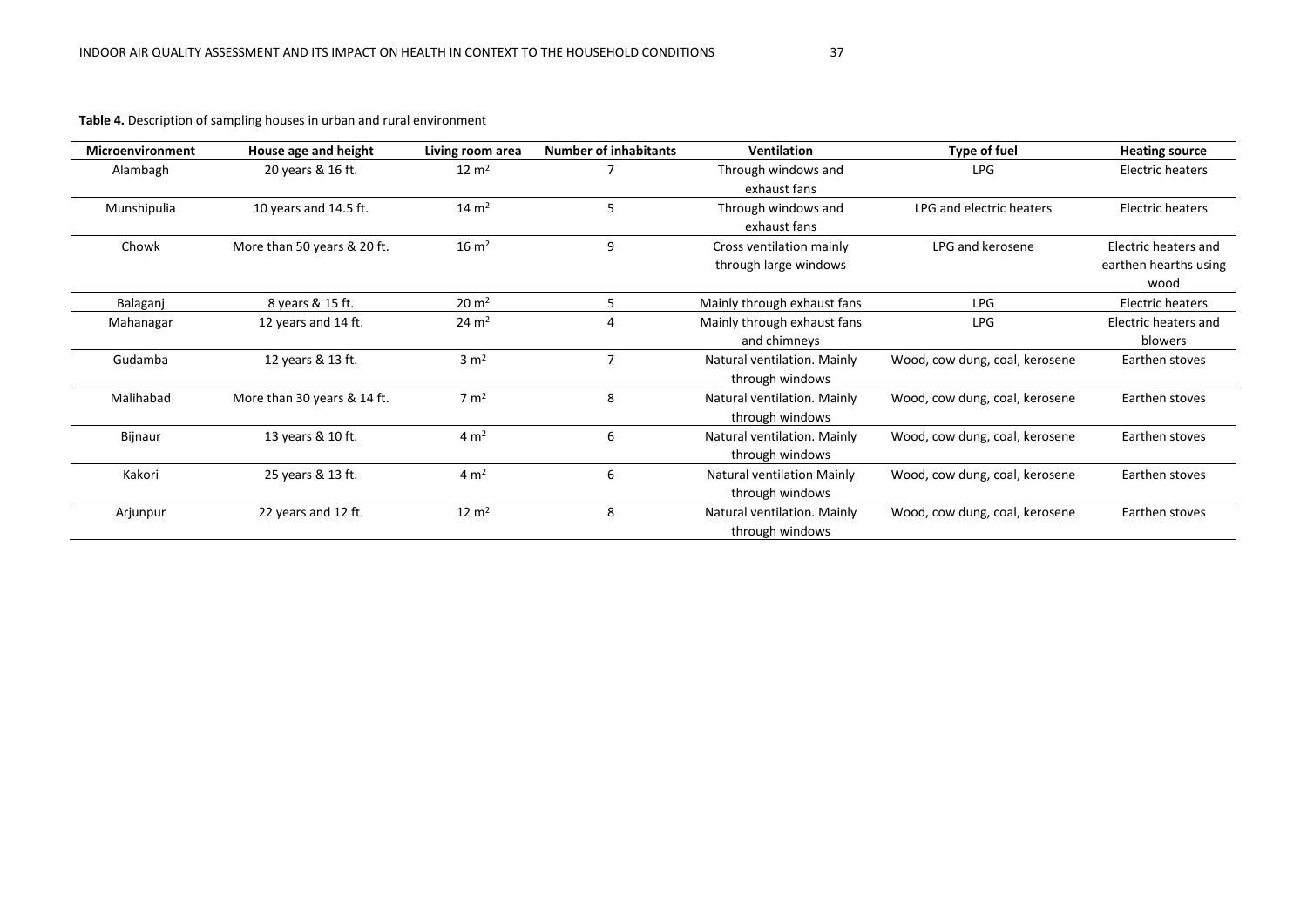#### *3.4. Air quality index*

The AQI was calculated for particulate concentrations as they exceeded the WHO 2000 standards. For accuracy and validation, the index was calculated by three different methods. Particulate matter enters deep into the respiratory tract and reaching the lungs. AQI values were highest in winter season and particularly poor in rural houses viz. 716.1, 457.0, 7.427 as calculated by the three methods. The calculated AQI values are presented in Table 5. In urban houses during winter season the AQI values were highest. The highest AQI values in urban sites were obtained from Chowk and Alambagh areas which were categorized as densely populated and roadside microenvironments respectively. Meteorological factors like high relative humidity and low temperature may be responsible for the exacerbation of pollution during winters. Lower wind speed and mixing height do not allow wind to disperse quickly leading to higher concentration of pollutants on the surface. Indoor activity pattern, human occupancy and tobacco smoke have also been found to influence indoor air quality. Inadequate ventilation can increase indoor pollutant levels by not bringing enough outdoor air to dilute emissions from indoor sources (Mukkannawar, Kumar and Ojha, 2014). These factors are responsible for marked difference between outdoor and indoor concentrations and accountable for various health hazards.

| Descriptor | <b>AQI</b> | <b>Risk Message</b> |
|------------|------------|---------------------|
|------------|------------|---------------------|

| Good                                     | $0 - 50$    | No message                                                                      |
|------------------------------------------|-------------|---------------------------------------------------------------------------------|
| Moderate                                 | $51 - 100$  | Unusually sensitive<br>individuals (ozone)                                      |
| Unhealthy for<br><b>Sensitive Groups</b> | $101 - 150$ | Identifiable groups at risk $-$<br>different groups for<br>different pollutants |
| Unhealthy                                | $151 - 200$ | General public at risk:<br>groups at greater risk                               |
| Very Unhealthy                           | $201 - 300$ | General public at greater<br>risk; groups at greatest risk                      |

**Figure 8.** AQI values and associated Risk Message



**Figure 9.** AQI comparison

| <b>Method</b> | Summer |       | Rainy        |       | Winter |       |
|---------------|--------|-------|--------------|-------|--------|-------|
|               | Urban  | Rural | <b>Urban</b> | Rural | Urban  | Rural |
|               | 524.20 | 181.9 | 311.8        | 616.5 | 642.6  | 716.1 |
|               | 341.1  | 120   | 199.9        | 346.7 | 412.1  | 457.0 |
|               | 5.5    | 19    | 31           | 6.4   | հ 5    | 75    |

#### *3.5. Inhalation rate calculation of particulate matter*

The health risk assessment is a tool used for pollution management. The health risk assessment is done by combining the results of studies which reflect the health effects of the pollutant with those which estimate the level of people's exposures at different distances from the source of the pollutant. The estimates provided by these risk assessments help scientists evaluate the risks associated with emissions of toxic air pollutants. Using risk estimates and other factors, the government can set regulatory standards to reduce people's exposures to toxic air pollutants and reduce the risk of health problems. Inhalation/deposition fluxes of average concentration of particulate matter were calculated in each season by considering breathing rates of air 20  $m<sup>3</sup>$  day<sup>-1</sup> for 70 kg adult and 6  $m^3$  day<sup>-1</sup> for 2 year old child for human risk characterization. People living in 45% districts of India are exposed to  $PM_{2.5}$  concentrations beyond 40  $\mu$ g m<sup>-3</sup> (Chowdhury and Dey, 2016). According to a recent Global air 2017 report, exposure to PM2.5 is a leading environmental risk factor, accounting for about 4.2 million deaths (State of Global Air report, 2017). The analysis revealed that inhalation of particulate matter was highest in winter season. In rural houses the calculated inhalation rates for an adult were 503.22 and 345.45  $\mu$ g day<sup>-1</sup> with respect to PM<sup>10</sup> and PM2.5, whereas for a child the inhalation rates were 345.49 and 102.3  $\mu$ g day<sup>-1</sup> respectively. Particulate emission depends upon a plethora of factors. Long term exposure to particulate matter is associated with reduced average life expectancy from 8.5 to 20 months and increase in the long term risk of cardiopulmonary mortality by 6-13% per  $\mu$ g m<sup>-3</sup> (Krewsk *et al.*, 2009).

#### *3.6. Assessment of health status*

A questionnaire survey was done with 971 respiratory patients and the symptoms reported by them were sorted season wise. Dry throat was a prominent symptom reported in summer season by the urban respondents whereas skin irritation was prevalent in rainy season, especially among rural dwellers. In winter season the commonly reported symptoms were congestion and sneezing. The prevalence of respiratory illnesses and symptoms were considerably higher among rural dwellers. Exposure to solid fuel smoke is consistently associated with COPD and chronic bronchitis in developing countries (Kurmi *et al.*, 2010). Over exposure to smoke originating from unvented stoves may result in eye infections and other respiratory issues as shown by the past studies. Dung cakes were a common sight in rural households. Dung cake particulate suspensions have been found to deplete antioxidants like ascorbate, urate and glutathione from a synthetic model of human respiratory tract lining fluid (Mudway and Kelly, 1998; Mudway*et al.*, 2004). Per unit heat emissions of CO and total suspended particles from dung cakes and crop residues are 2-3 times higher than from fuel wood (Veena, Chandra and Ahuja, 2005). Climatic conditions and indoor human occupancy can also lead to imbalance and undesired changes in the indoor air quality leading to discomfort of the occupants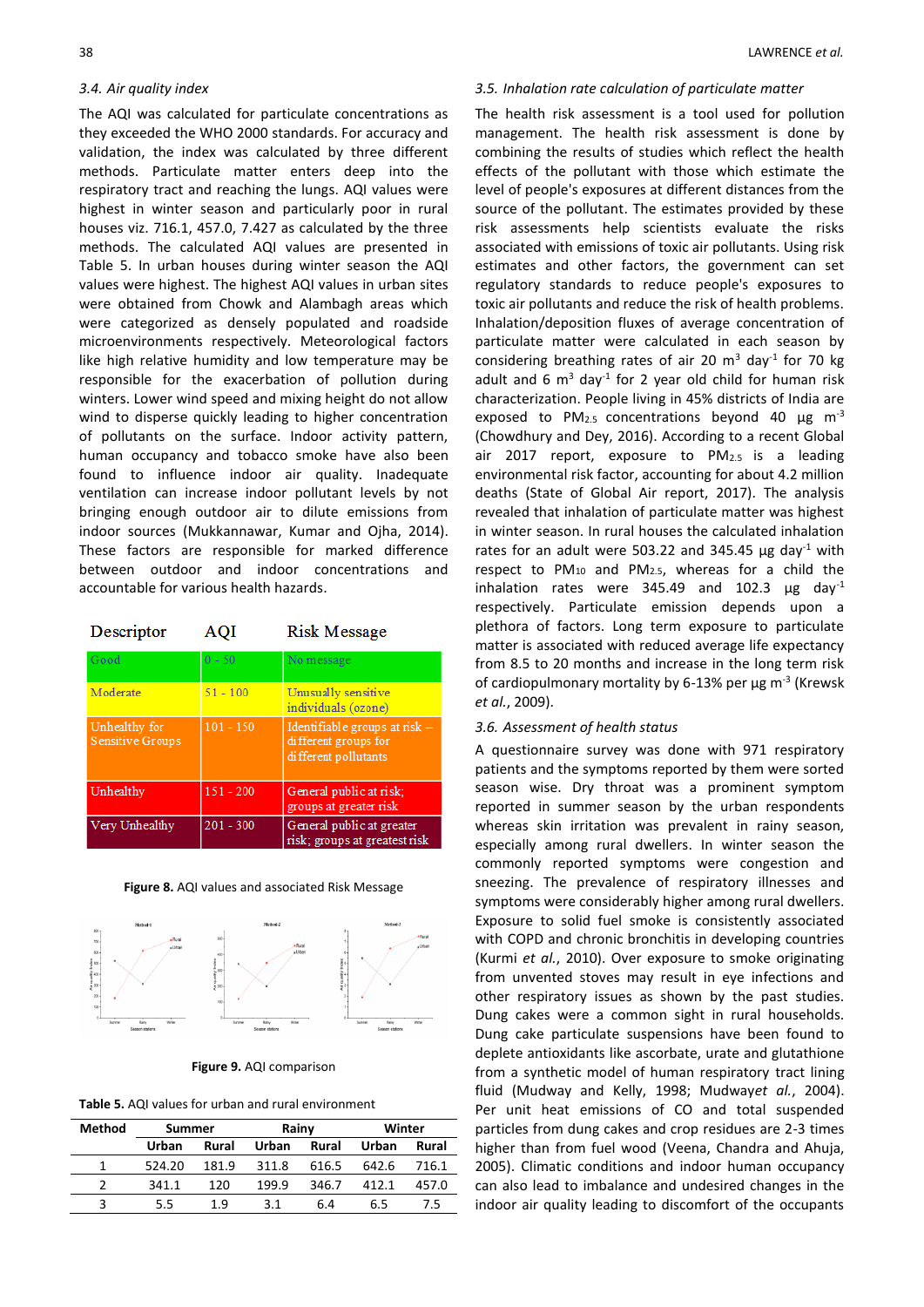like suffocation, headache, drowsiness and lack of concentration. A simple linear regression analysis was applied to establish a relationship between the health symptoms and crude fuel usage. A correlation  $(R<sup>2</sup> = 0.7114)$  was obtained between the two parameters in rural environment. A similar correlation was found in a previous study between household air pollution and neonatal mortality being conducted in 284 districts of nine states in India (Neogi *et al.*, 2015). Because of the presence of several confounders like quality of cooking oil, ventilation, smoking, incense burning, animal excreta, building material like vinyl floor, particle board, sealant, gypsum board, carpet, paint and varnish etc. interpretation of the results should be taken as suggestive rather than definitive. Self-reported symptoms were obtained to assess the health status. Factors like educational profile, life style, socio-economic status and nutritional status also may have significant influence on the extent of exposure to indoor air pollution.



**Figure 10.** Flow diagram showing distribution of study participants

| Number of<br>complaints in |                               | Number of<br>complaints in |            | Number of<br>complaints in winter |            |  |
|----------------------------|-------------------------------|----------------------------|------------|-----------------------------------|------------|--|
|                            | rainy season<br>summer season |                            | season     |                                   |            |  |
| 67                         | Dry throat                    | Skin<br>41                 |            | 90                                | Sinus and  |  |
|                            |                               |                            | irritation |                                   | congestion |  |
| 48                         | Shortness of                  | 36                         | Eye        | 54                                | Sneezing   |  |
|                            | breath                        |                            | irritation |                                   |            |  |
| 29                         | Sneezing                      | 29                         | Cough      | 32                                | Headache   |  |

|  |  | Table 6. Distribution of symptoms |
|--|--|-----------------------------------|
|--|--|-----------------------------------|

*3.7. Elevation in particulate concentration during cooking period in rural households*

To assess the difference in concentration of particulate matter between cooking and non-cooking period, 24 h monitoring was done in one rural house. The meals were cooked between 6:00 a.m.-6:00 p.m, so the time was defined as cooking period. 7:00 p.m.-11:00 p.m. was defined as the non-cooking period. On an average two hours were taken to cook one meal. Average particulate concentration between non-cooking and cooking hours showed considerable difference. When cooking was in progress, the concentration of PM<sub>10</sub> reached to 286  $\mu$ g m<sup>-3</sup> as compared to 104  $\mu$ g m<sup>-3</sup> during the non-cooking period. PM<sub>2.5</sub> also reached to183  $\mu$ g m<sup>-3</sup> when cooking was in progress. Even after cooking was completed, smoke from

the earthen stoves kept evolving thereby making the indoor conditions highly unfavorable. The findings were supported by similar observations in another study which revealed that the use of biomass for cooking caused drastic increase in particulate concentration (Balakrishnan *et al.*, 2002). Women are primary sufferers because of their pivotal role in cooking (Behera, Dash and Malik, 1988). The variation in particulate concentration during cooking in one of the rural sites in Kenya suggested that mean PM<sup>10</sup> concentration near the fire reached upto  $1,250 \,\mathrm{\mu g}$  m<sup>-3</sup> (Ezzati, Saleh and Kammen, 2000).

## **4. Conclusion**

The present study was attempted to assess the indoor air quality by measuring some of the major air pollutants viz. CO, CO2, NO2, SO2, NH3, H2S, PM10 and PM2.5 in urban and rural houses of Lucknow region. Indoor air pollution is still a less explored fact in Indian households, especially in rural areas. The study highlighted the indoor household conditions in a typical urban and rural household and the choices, availability and adequacy of energy resources used by the dwellers along with the health effects associated with inefficient sources of energy.

Many indoor factors were identified which may affect the indoor air quality potentially. The air quality was particularly poor in rural houses during winter season. PM<sub>10</sub> and PM<sub>2.5</sub> reached upto 342 and 225  $\mu$ g m<sup>-3</sup> respectively whereas among the gaseous concentration, CO<sup>2</sup> and CO reached maximal to 818 and 1.9 ppm. The common offender in rural houses was the combustion of crude fuel. The household conditions were also unsatisfactory with high level of dampness, leaky roofs and poor hygiene. In urban houses indoor quality was largely affected by permeation of outdoor pollutants due to heavy automobile traffic and construction activities. Skin irritation, dry throat, cough, sneezing and sinus were some of the common symptoms reported by the people. There were other symptoms reported as well for which the available data is insufficient and inconsistent. The study provided strong evidence of indoor air pollution in considered households, still there is scope to further strengthen the correlation between the exposure of indoor pollutants with pulmonary and cardiovascular health symptoms.

In rural areas there is an urgent need to change pattern of fuel as the study revealed majority of households relied on biomass based fuel. The traditional cooking chulhas must be replaced or modified to more efficient ones. As the educational profile of the rural subjects was quite low, it is therefore recommended to up the ante of better education facilities and to aware the population about the alternative energy sources which are more cleaner. Further studies are also needed to establish a correlation between indoor air pollution and health problems in a dose-dependent manner.

#### **Conflicts of Interest**

The authors declare they have no competing interests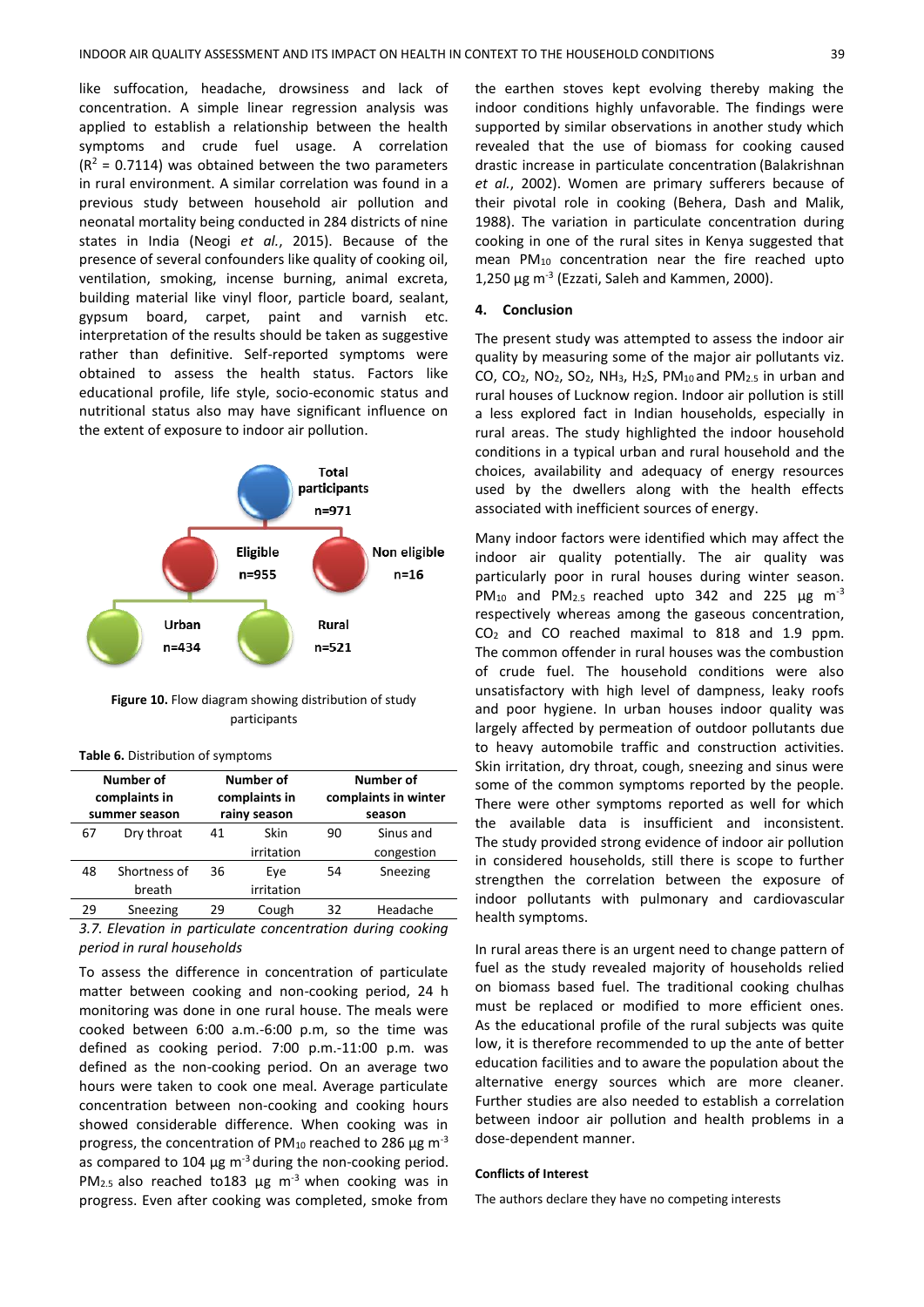## **Acknowledgements**

The authors acknowledge Dr. (Mrs.) V. Prakash, Principal, Isabella Thoburn College, Lucknow for her support and providing necessary facilities for conducting the research.

## **References**

- Abdelmajid M., Azizi G., Ben C. and Mourad B. (2016), The effects of livestock methane emission on the global warming: A review, *International Journal of Global Warming*, **9**(2), 229–253.
- Baek S.O., Kim Y.S. and Perry R. (1997), Indoor air quality in homes, offices and restaurants in Korean urban areas indoor/outdoor relationships, *Atmospheric Environment*, **31**, 529–544.
- Balakrishnan K., Parikh J., Sankar S., Parikh J., Padmavathi R., Srividya K., Venugopal V., Prasad S. and Pandey V.L. (2002), Daily average exposures to respirable particulate matter from combustion of biomass fuels in rural households of southern India, *Environmental Health Perspectives*, **110**, 1069–1075.
- Balakrishnan K., Sambandam S., Ramaswamy P., Ghish S., Venkatesan V., Thangavel G., Mukhopadhyay K., Johnson P., Paul S., Puttaswamy N., Dhaliwal R.S. and Shukla D.K. (2015), Establishing integrated rural-urban cohorts to assess air pollution-related health effects in pregnant women, children and adults in Southern India: an overview of objectives, design and methods in the Tamil Nadu Air Pollution and Health Effects (TAPHE) study, *BMJ Open***, 5**(6).
- Banerjee T. and Srivastava R.K. (2011), Evaluation of environmental impacts of Integrated Industrial Estate-Pantnagar through application of air and water quality indices, *Environmental Monitoring and Assessment*, **172**, 547–560.
- Behera D., Dash S. and Malik S. (1988), Blood carboxyhaemoglobin levels following acute exposure to smoke of biomass fuel, *Indian Journal of Medical Research*, **88**, 522.
- Chow J.C. and Watson J.G. (1998), Guidelines on speciated particulate monitoring, USEPA office of air quality planning and standards, Res Training Park, p. 291.
- Chowdhury S. and Dey S. (2016), *Cause-specific premature death from ambient PM2.5 exposure in India: Estimate adjusted for baseline mortality,* Environment International, **91**, 283–290.
- Daisly J.M., [Angell W.J.](https://www.ncbi.nlm.nih.gov/pubmed/?term=Angell%20WJ%5BAuthor%5D&cauthor=true&cauthor_uid=12608926) and [Apte M.G.](https://www.ncbi.nlm.nih.gov/pubmed/?term=Apte%20MG%5BAuthor%5D&cauthor=true&cauthor_uid=12608926) (2013), Indoor air quality, ventilation and heath symptoms in schools: an analysis of existing information, *Indoor Air*, **13**, 1, 53–64.
- Ezzati M., Saleh H. and Kammen D.M. (2000), The contributions of emissions and spatial microenvironments to exposure to indoor air pollution from biomass combustion in Kenya, *Environmental Health Perspectives*, **108**, 833–839.
- Fukae K. and Takenaka N. (2018), Application of Passive Sampler for Ammonia Gas in Soil, *Water, Air, & Soil Pollution*, **229**, 145. https://doi.org/10.1007/s11270-018- 3797-y.
- Garaga R. and Kota S.H. (2018), Characterization of  $PM_{10}$  and Impact on Human Health During the Annual Festival of Lights (Diwali), *Journal of Health and Pollution,* 8(20), 181–206.
- Harrison R., Thornton C., Lawrence R., Mark D., Kinnerseley R. and Ayres J. (2002), Personal exposure monitoring of particulate matter, nitrogen dioxide, and carbon monoxide, including susceptible groups, *Occupational and*

*Environmental Medicine*, **59**(10), 671–679. doi:10.1136/oem. 59.10.671.

http://www.cpcb.nic.in/RealTimeAirQualityData.php

- Inhaber H. (1974), A set of suggested air quality indices for Canada. *Atmospheric Environment*, **9**(3), 353–364.
- Kankaria A., Nongkynrih B. and Gupta S.K. (2014), Indoor air pollution in India: Implications on health and its control, *Indian Journal of Community Medicine*, **39**, 203–207.
- Kaushik P., Ravindra K., Yadav K., Mehta S. and Haritash A.K. (2006), Assessment of ambient air quality in urban centres of Haryana (India) in relation to different anthropogenic activities and health risks, *Environmental Monitoring and Assessment*, **122**, 27–40. DOI: 10.1007/s10661-005-9161-x\_c Springer 2006.
- Khodja H.A., Belaala A., Debbih W., Habbas B. and Boumagoura N. (2007), DOI 10.1007/s10661-007-9792-1.
- Kreuter R.O. and Hoylaerts H.M. (2004), Particulate and gaseous emission form wood burning, *Environmental Science & Technology*, **16**(10), 639–645.
- Krewski D., Jerrett M., Burnett R.T., [Ma R.,](https://www.ncbi.nlm.nih.gov/pubmed/?term=Ma%20R%5BAuthor%5D&cauthor=true&cauthor_uid=19627030) [Hughes E.,](https://www.ncbi.nlm.nih.gov/pubmed/?term=Hughes%20E%5BAuthor%5D&cauthor=true&cauthor_uid=19627030) [Shi Y.](https://www.ncbi.nlm.nih.gov/pubmed/?term=Shi%20Y%5BAuthor%5D&cauthor=true&cauthor_uid=19627030), [Turner M.C.,](https://www.ncbi.nlm.nih.gov/pubmed/?term=Turner%20MC%5BAuthor%5D&cauthor=true&cauthor_uid=19627030) [Pope C.A. 3rd.,](https://www.ncbi.nlm.nih.gov/pubmed/?term=Pope%20CA%203rd%5BAuthor%5D&cauthor=true&cauthor_uid=19627030) [Thurston G.](https://www.ncbi.nlm.nih.gov/pubmed/?term=Thurston%20G%5BAuthor%5D&cauthor=true&cauthor_uid=19627030), [Calle E.E.,](https://www.ncbi.nlm.nih.gov/pubmed/?term=Calle%20EE%5BAuthor%5D&cauthor=true&cauthor_uid=19627030) [Thun](https://www.ncbi.nlm.nih.gov/pubmed/?term=Thun%20MJ%5BAuthor%5D&cauthor=true&cauthor_uid=19627030)  [M.J.](https://www.ncbi.nlm.nih.gov/pubmed/?term=Thun%20MJ%5BAuthor%5D&cauthor=true&cauthor_uid=19627030), [Beckerman B.](https://www.ncbi.nlm.nih.gov/pubmed/?term=Beckerman%20B%5BAuthor%5D&cauthor=true&cauthor_uid=19627030), [DeLuca P.,](https://www.ncbi.nlm.nih.gov/pubmed/?term=DeLuca%20P%5BAuthor%5D&cauthor=true&cauthor_uid=19627030) [Finkelstein N.](https://www.ncbi.nlm.nih.gov/pubmed/?term=Finkelstein%20N%5BAuthor%5D&cauthor=true&cauthor_uid=19627030), [Ito K.](https://www.ncbi.nlm.nih.gov/pubmed/?term=Ito%20K%5BAuthor%5D&cauthor=true&cauthor_uid=19627030), [Moore](https://www.ncbi.nlm.nih.gov/pubmed/?term=Moore%20DK%5BAuthor%5D&cauthor=true&cauthor_uid=19627030)  [D.K.](https://www.ncbi.nlm.nih.gov/pubmed/?term=Moore%20DK%5BAuthor%5D&cauthor=true&cauthor_uid=19627030)[, Newbold K.B.,](https://www.ncbi.nlm.nih.gov/pubmed/?term=Newbold%20KB%5BAuthor%5D&cauthor=true&cauthor_uid=19627030) [Ramsay T.](https://www.ncbi.nlm.nih.gov/pubmed/?term=Ramsay%20T%5BAuthor%5D&cauthor=true&cauthor_uid=19627030)[, Ross Z.,](https://www.ncbi.nlm.nih.gov/pubmed/?term=Ross%20Z%5BAuthor%5D&cauthor=true&cauthor_uid=19627030) [Shin H.](https://www.ncbi.nlm.nih.gov/pubmed/?term=Shin%20H%5BAuthor%5D&cauthor=true&cauthor_uid=19627030) an[d Tempalski](https://www.ncbi.nlm.nih.gov/pubmed/?term=Tempalski%20B%5BAuthor%5D&cauthor=true&cauthor_uid=19627030)  [B.](https://www.ncbi.nlm.nih.gov/pubmed/?term=Tempalski%20B%5BAuthor%5D&cauthor=true&cauthor_uid=19627030) (2009), Extended Follow-Up and Spatial Analysis of the American Cancer Society Study Linking Particulate Air Pollution and Mortality, HEI Research Report 140, Health Effects Institute, Boston, MA.
- Kulshreshtha P. and Khare M. (2011), Indoor exploratory analysis of gaseous pollutants and respirable particulate matter at residential homes of Delhi, *Atmospheric Pollution Research,* **2**, 337–350.
- Kurmi O.P., Simkhada S., [Simkhada P.](https://www.ncbi.nlm.nih.gov/pubmed/?term=Simkhada%20P%5BAuthor%5D&cauthor=true&cauthor_uid=20335290), [Smith W.C.](https://www.ncbi.nlm.nih.gov/pubmed/?term=Smith%20WC%5BAuthor%5D&cauthor=true&cauthor_uid=20335290) and [Ayres J.G.](https://www.ncbi.nlm.nih.gov/pubmed/?term=Ayres%20JG%5BAuthor%5D&cauthor=true&cauthor_uid=20335290) (2010), COPD and chronic bronchitis risk of indoor air pollution from solid fuel:a systematic review and metaanalysis, *Thorax,* **65**(3), 221–228. DOI:10.1136/thx.2009.124 644.
- LaGrega M.D., Buckinghan P.L. and Evans J.C. (1994), Apendix B: Toxicological data. In Hazardous waste management, McGraw-Hill, Singapore.
- Lawrence A.J., Masih A. and Taneja A. (2005), Indoor/outdoor relationships of carbon monoxide and oxides of nitrogen in domestic homes with roadside, urban and rural locations in a central Indian region, *Indoor Air*, **15**, 76–82.
- Lawrence A. and Fatima N. (2014), Urban air pollution and its assessment in Lucknow city-the second largest city of north India, *Science of the Total Environment*, **1**, 488–489*.*
- Lippmann M. (1998), The 1997 USEPA standards for particulate matter and ozone, In Issues in environmental science and technology, Hester R.E. and Harrison R. (eds.), Royal Society of Chemistry, U.K., 10, pp. 75–99.
- Mac. (2009), Indoor Air Pollution Create Problems for Rural Areas. http://www.lifeofearth.org
- ORAQI. (1970), Oak Ridge Air Quality Index. In Environmental indices theory and practice, Ott W.R. (ed.), Ann Arbor Science, Mich.
- Masih A., Lall A.S., Taneja A. and Sanghvi R. (2017), Exposure profiles, seasonal variation and health risk assessment of BTEX in indoor air of homes at different microenvironments of a terai province of northern India, *Chemosphere*, **176**, 8–17.